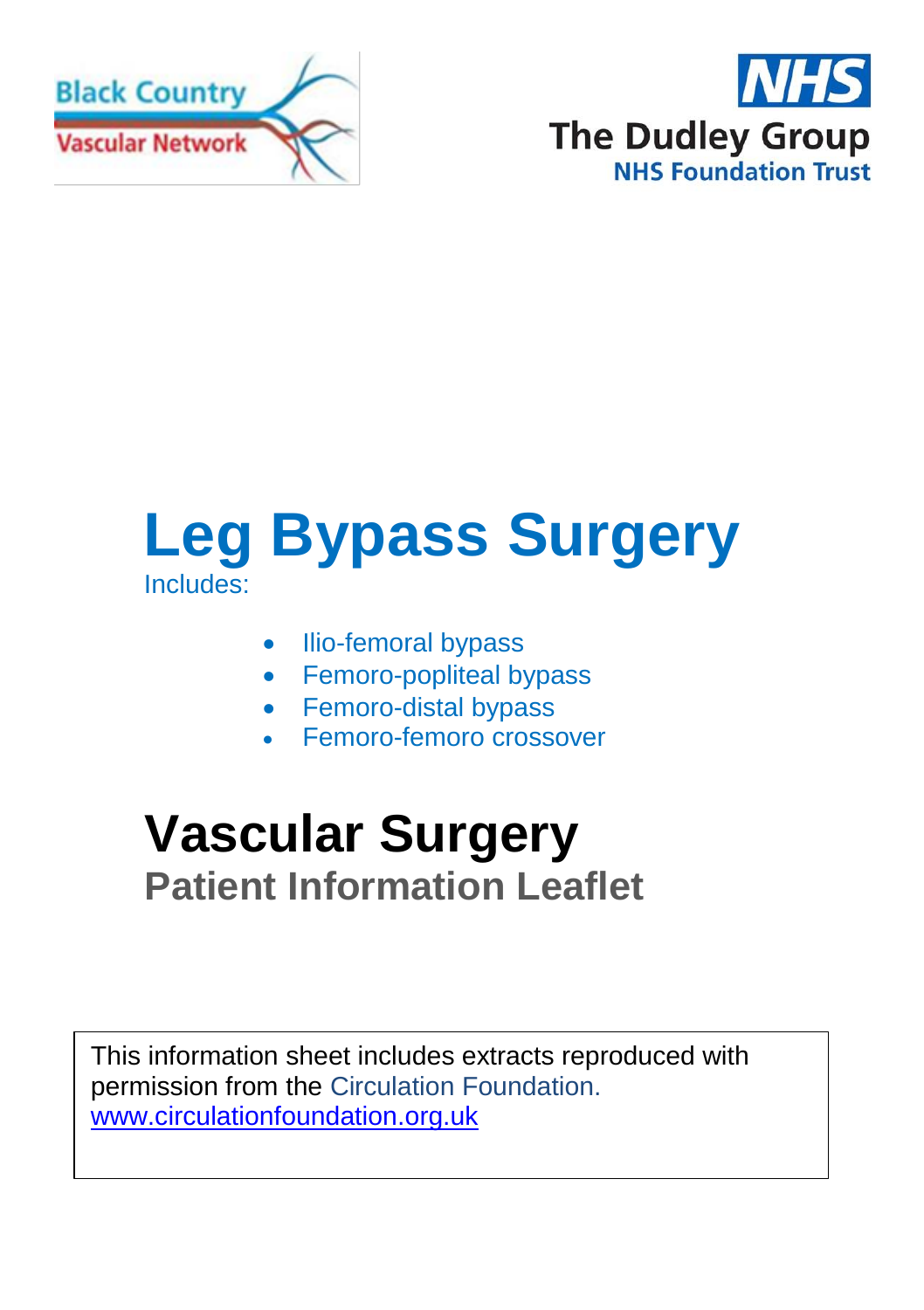## **Introduction**

This leaflet tells you about the operations performed on the leg to improve the blood supply. These surgeries bypass blood around narrowed or blocked arteries in your leg.

This leaflet explains what is involved before, during and after the operation. It also explains what the possible risks are and how you can help to make your operation a success.

### **Why is my surgery in Dudley?**

Vascular services in the Black Country are centralised in the Black Country Vascular Hub, located at The Dudley Group NHS Foundation Trust. This surgery is not performed at other Black Country Hospitals. Vascular surgeons based at New Cross and Walsall Manor perform their surgery in Dudley, working alongside our Dudley-based surgeons.

## **Why do I need the operation?**

Because you have a blockage or narrowing of the arteries supplying to your legs, the circulation of blood to your legs is reduced. This becomes particularly noticeable when your muscles require more blood during walking and causes pain. If your disease is more severe, you may have pain at rest, ulcers or black areas of dead skin.

This operation is to bypass the blocked arteries in the leg so that the blood supply is improved. If the surgery is successful, it should allow you to walk further without pain. If your disease is more severe, this operation can be used to prevent the need for [amputation.](http://www.circulationfoundation.org.uk/help-advice/peripheral-arterial-disease/leg-amputation/)

# **Arteries of the Leg**

The femoral artery starts in the lower abdomen and runs down into the thigh. This artery delivers blood to your legs.

2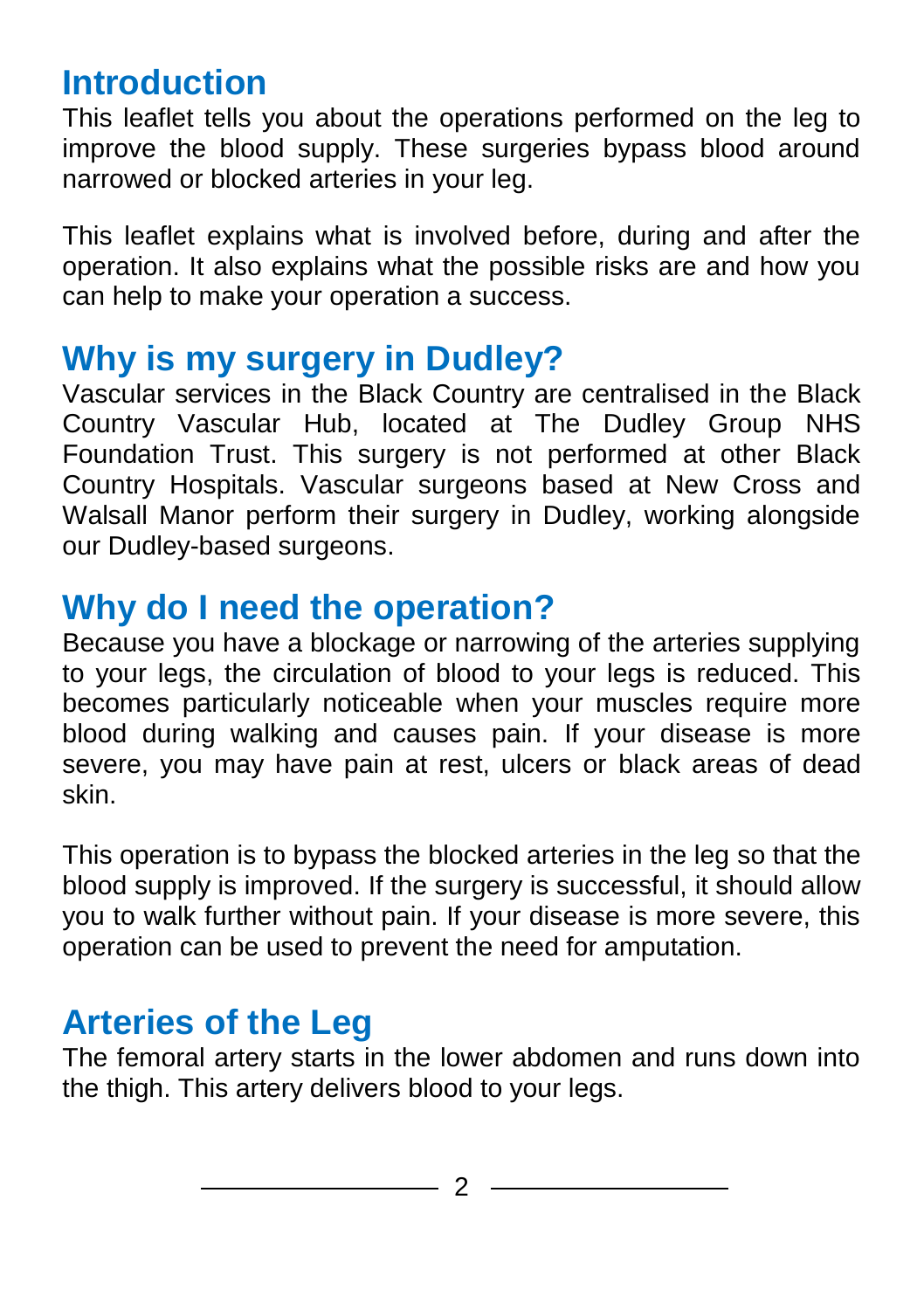When the femoral artery reaches the back of the knee, it becomes the popliteal artery. Below the knee, it splits into three arteries (peroneal and two tibial arteries) that run down to the foot.

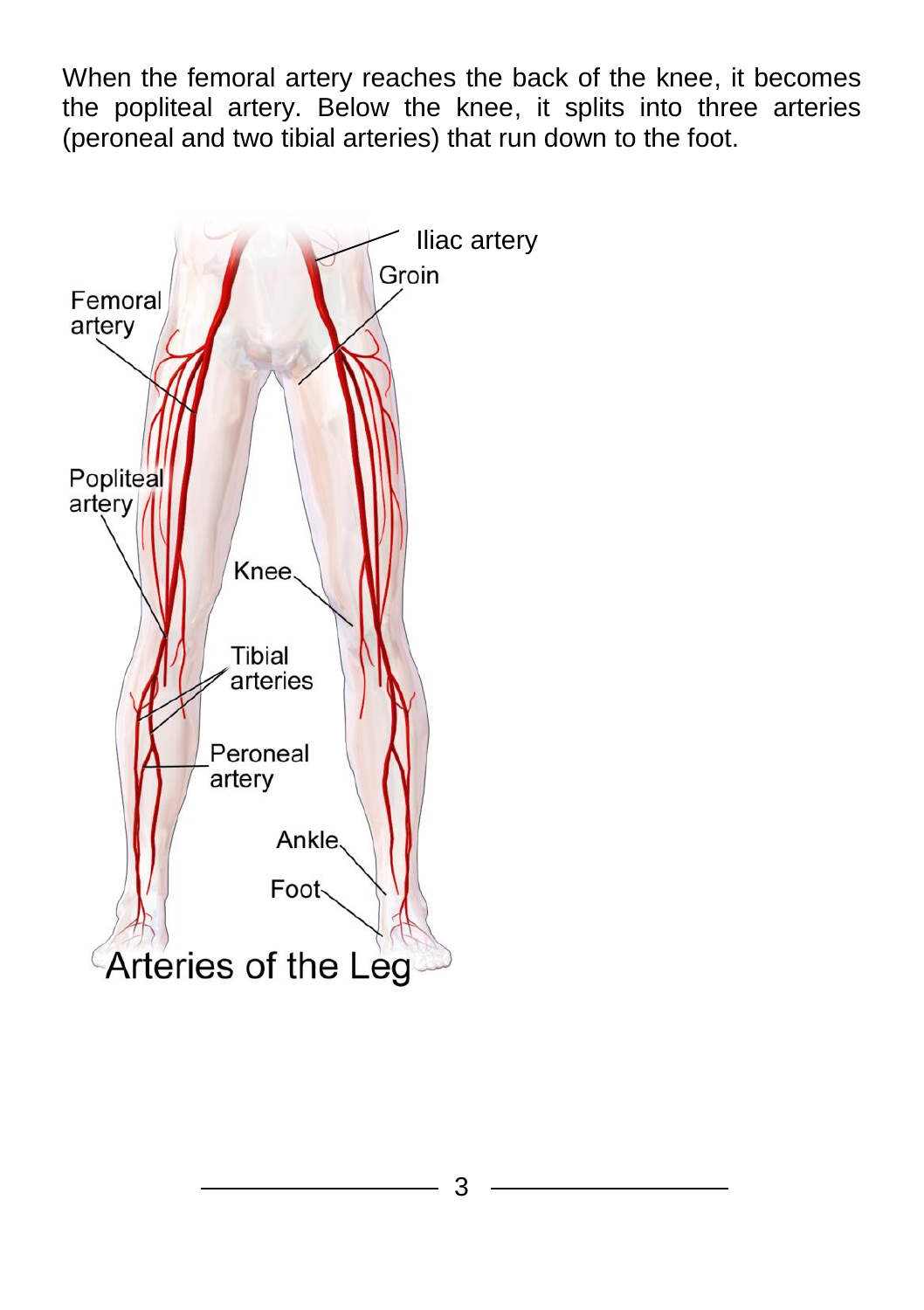### **What is a femoro-popliteal bypass graft?**

The blocked artery must be exposed both above and below the blockage. A vertical incision about ten cm (four inches) long is made in the groin to expose the common femoral artery. This is the main artery supplying to the leg, and is usually the point from which the bypass starts. A second incision of similar length is made to expose the artery below the blockage. This may be just above or below the knee and is on the inner side of the leg. Occasionally, the incision is lower in the calf (femoro-distal bypass), and may then be on either side.

The tube used to perform the bypass will normally be one of the skin veins of the leg. It is called the long saphenous vein and it runs up the inner side of the leg from the ankle to the groin. Helpfully, the vein lies in line of the incisions used to expose the artery. Sometimes, the vein can be removed with the addition of another



small incision about five cm long at mid-thigh level. Sometimes, the two main incisions are joined to make one long incision. If the leg vein is unavailable, its counterpart in the other leg or a vein from the arm may be used instead. Removing veins usually has no long term consequence.

The pre-operative ultrasound assessment of the veins will determine which vein is best. If no vein is suitable, an artificial tube is used. This is made of plastic and may be one of several types.

4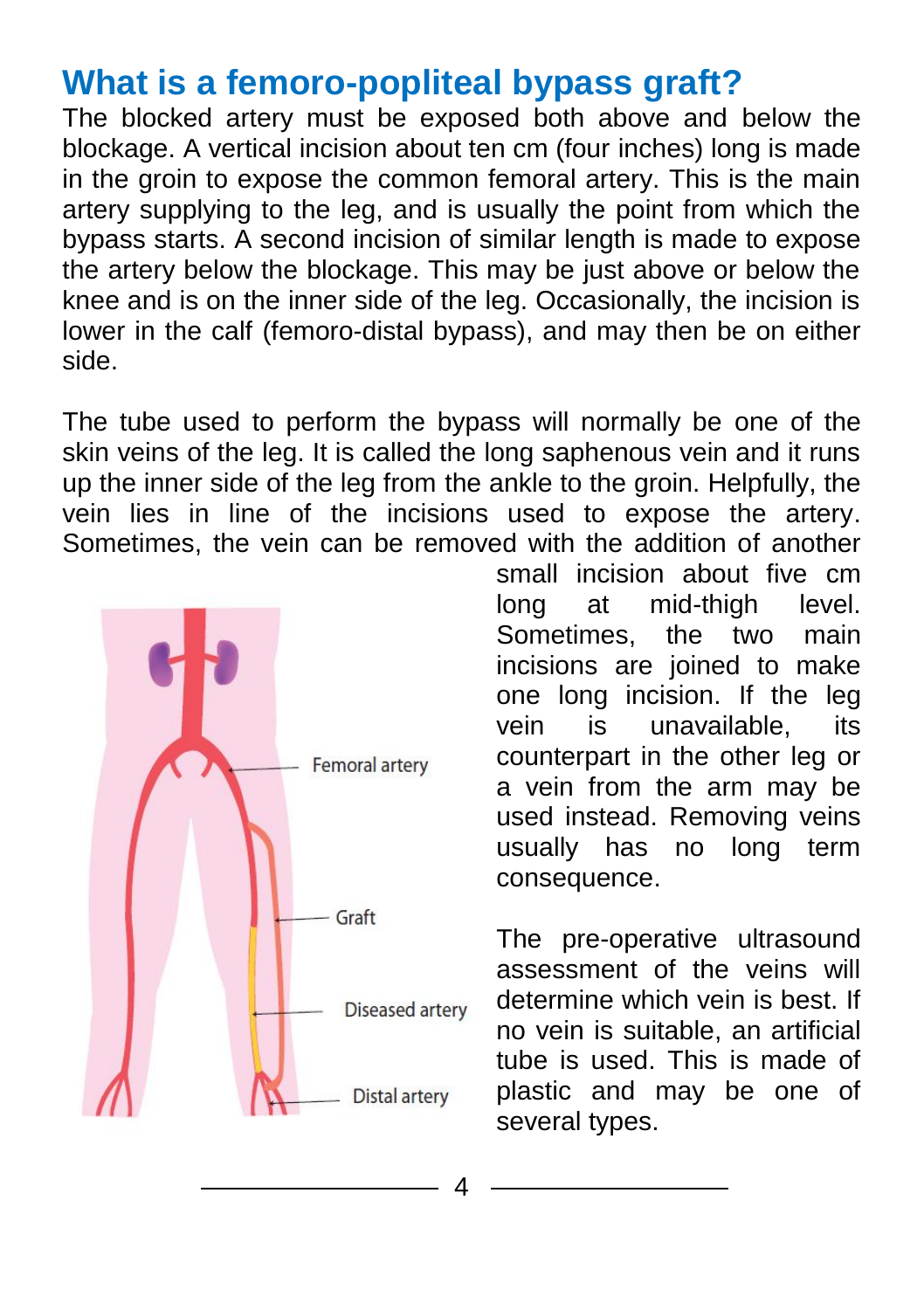The bypass tube is joined to the artery at groin level and again to the artery below with very fine permanent stitches. The graft will sometimes lie deep within the leg and sometimes just beneath the skin. If it is beneath the skin, the pulse in it can easily be felt. At the end of the operation, the incisions are all closed, either with dissolving stitches, which do not need to be removed, or with a non-dissolving stitch or metal clips which will normally be removed after about ten to 14 days.

### **What is a femoro-femoral crossover bypass?**

This is the insertion of a plastic artificial artery between the femoral arteries in each groin. The graft is placed via incisions in both groins and is passed from side to side buried beneath the skin in the lower abdomen (tummy).

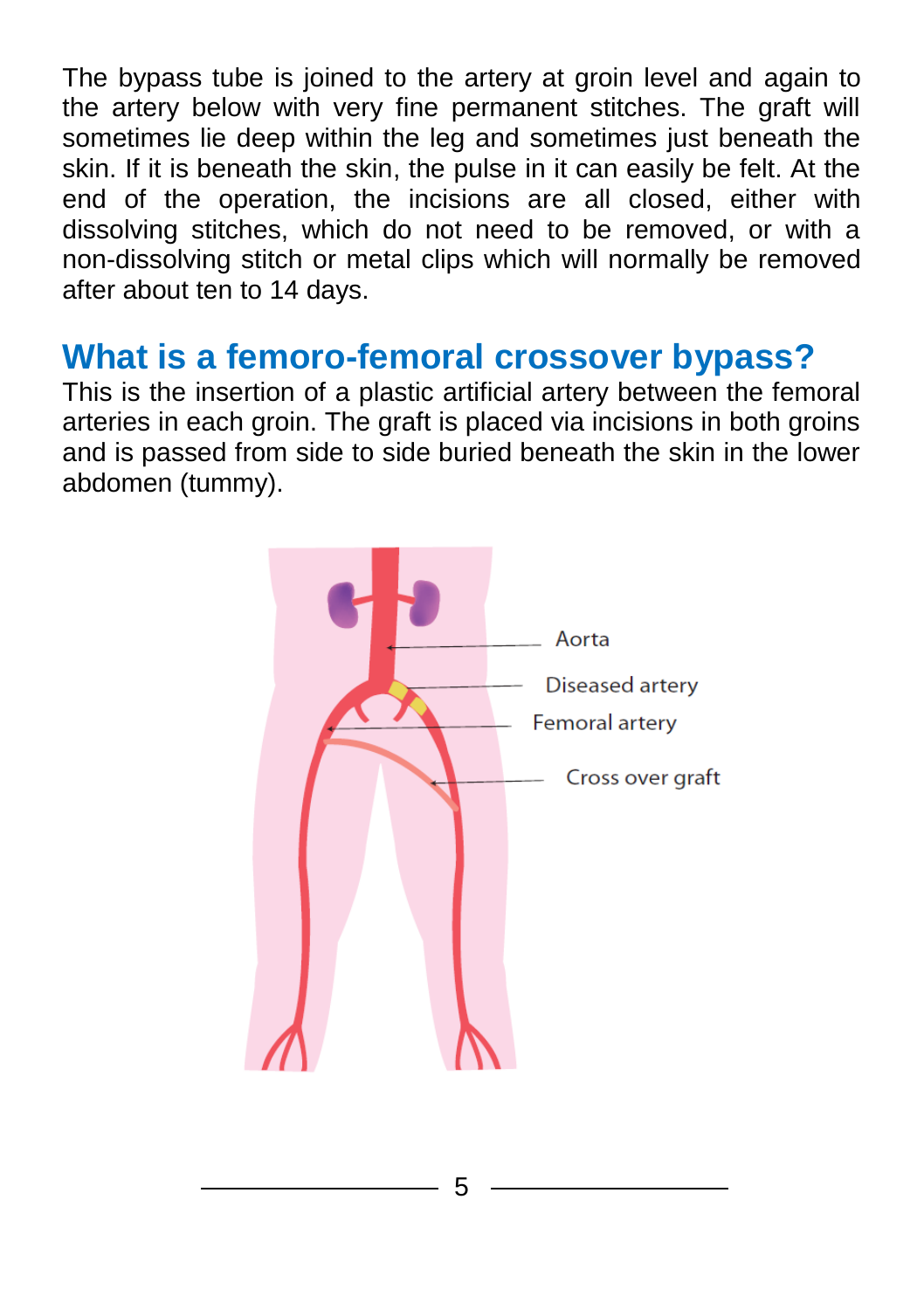# **How will this operation help?**

The aim is to improve the blood supply to your diseased leg and to relieve the symptoms. By doing this, it is hoped to prevent and save a foot from progressive ulcers or gangrene leading to amputation. It may also increase the distance at which you can walk before experiencing a feeling of cramp in the muscles of your legs.

## **Are there alternatives?**

The blood supply to your leg has become compromised by a blockage of the main artery and needs to be corrected to maintain the health of your leg and foot and to help you walk more comfortably. You could carry on as you are, and it has to be your decision to have surgery. If your disease is severe, you could choose to have the leg amputated. There are sometimes alternative bypass operations (such as, aortobifemoral, iliofemoral, or axillofemoral) that you could have, or angioplasty (balloon stretch of the artery under local anaesthetic) but these will depend on the extent and position of the blockage in your leg artery and if your surgeon feels that this is a possible option.

Your condition will be discussed in our multidisciplinary team meeting when all the specialist doctors come together to make plans on how to treat patients.

### **Is the treatment safe?**

This is a major operation. The risk to you as an individual will depend on:

- Your age
- Your general fitness
- Whether you have any medical problems (especially heart disease)

As with any major operation such as this, there is a risk of you having medical complications, such as: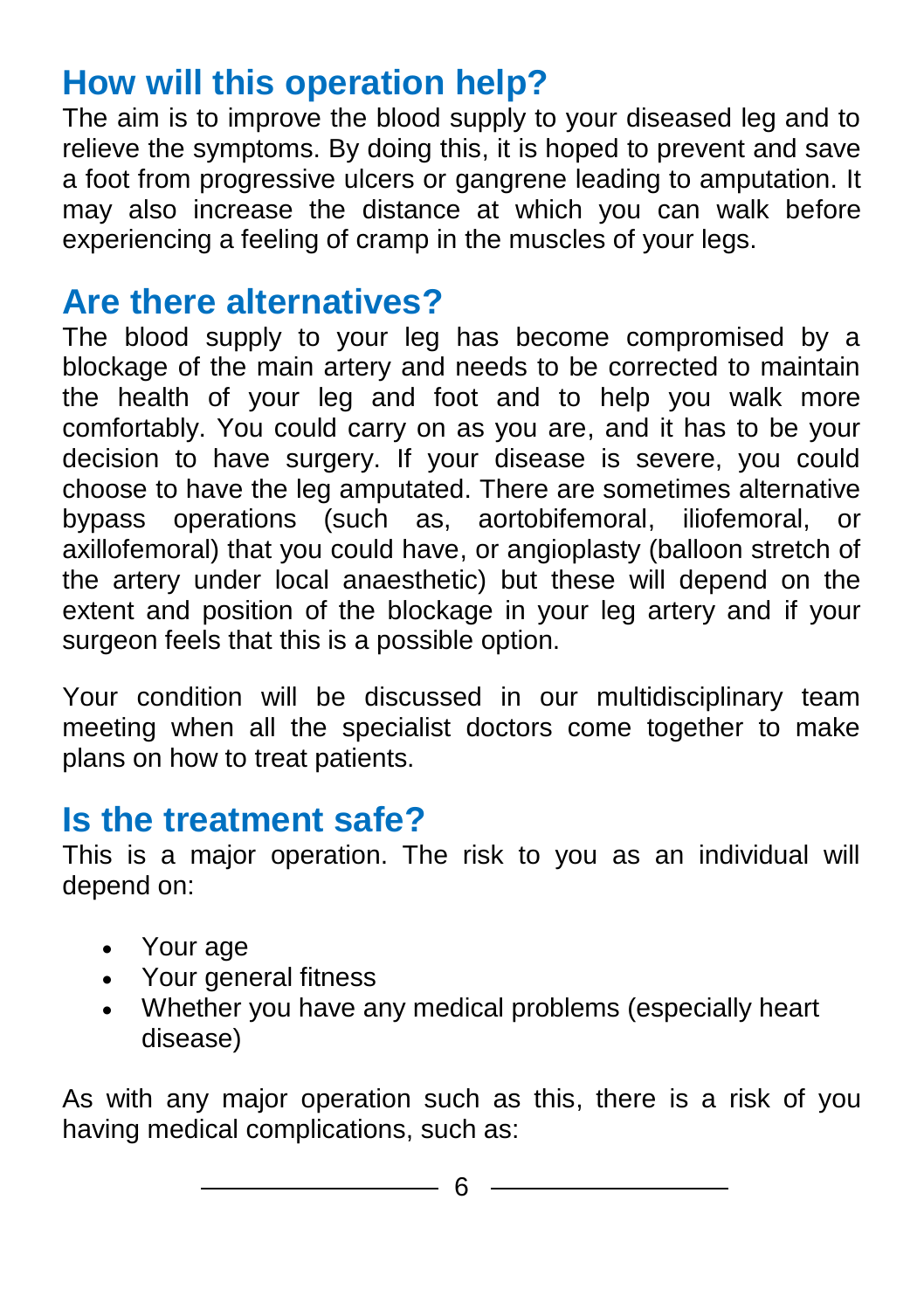- Death (one in 50)
- Heart attack (one in 20)
- Chest problems
- Deep vein thrombosis (blood clots in the leg veins)
- Stroke
- Kidney failure (one in 40)
- The loss of circulation to the legs or bowel
- Infection in the artificial artery

Each of these is rare, but overall it does mean that some patients may have a fatal complication from their operation. For most, the risk is about five per cent, so in other words 95 in every 100 patients will make a full recovery from the operation.

The doctors and nurses will try to prevent these complications and to deal with them rapidly if they occur.

The important complications that you should have discussed with your consultant are:

- Infection of the artificial artery. This is rare (about one in 500) but it is a serious complication, and usually treatment involves removal of the graft. It is much less common when the vein is used to reconstruct the artery. To try to prevent this from happening, you are given antibiotics during your operation.
- Wound infection. Wounds sometimes become infected and this may need treatment with antibiotics.
- Bleeding. The may require a return to theatre.
- Blockage of the bypass graft. This is a specific complication of this operation where the blood clots within the bypass graft, causing it to block. If this occurs, it will be necessary to perform another operation to clear the bypass.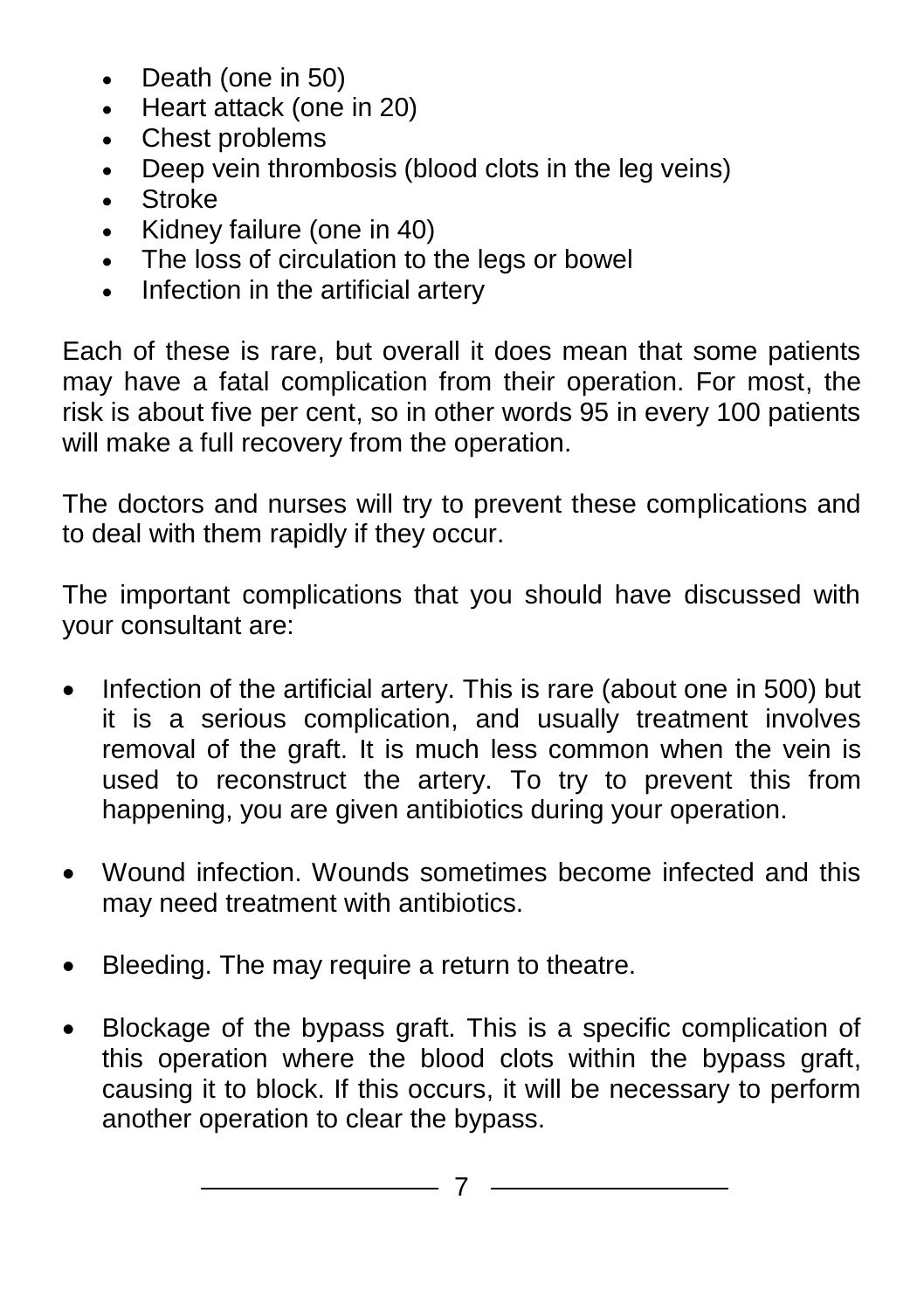- Limb loss (amputation). Very occasionally, when the bypass blocks and the circulation cannot be restored, the circulation to the foot is so badly affected that amputation is required.
- Heart complications. Major surgery stresses the heart and this can sometimes cause heart attacks, abnormal heart rhythms or heart failure.
- Chest infections can occur following this type of surgery, particularly in smokers, and may require treatment with antibiotics and physiotherapy.
- Leg swelling. This is normal after surgery and is nothing to worry about as it results from extra blood flow following surgery. The swelling may last for several months. With this swelling, your wound may leak clear fluid, but this will settle down with time and as the incision heals. Elevation of the leg can help.
- Skin sensation. You may have patches of numbness around the wound or lower down the leg which is due to the inevitable cutting of small nerves to the skin. This can be permanent, but usually improves within a few months.
- Occasionally, the bowel is slow to start working again. This requires patience and fluids will be provided in a drip until your bowels get back to normal.

### **Before your operation**

Your surgeon will ask you to sign a consent form. They will explain what the procedure involves, the risks and the benefits.

If you are not already in hospital, you will be asked to attend a pre-admission clinic before your operation in order to allow time for the tests required to make sure you are fit for the operation.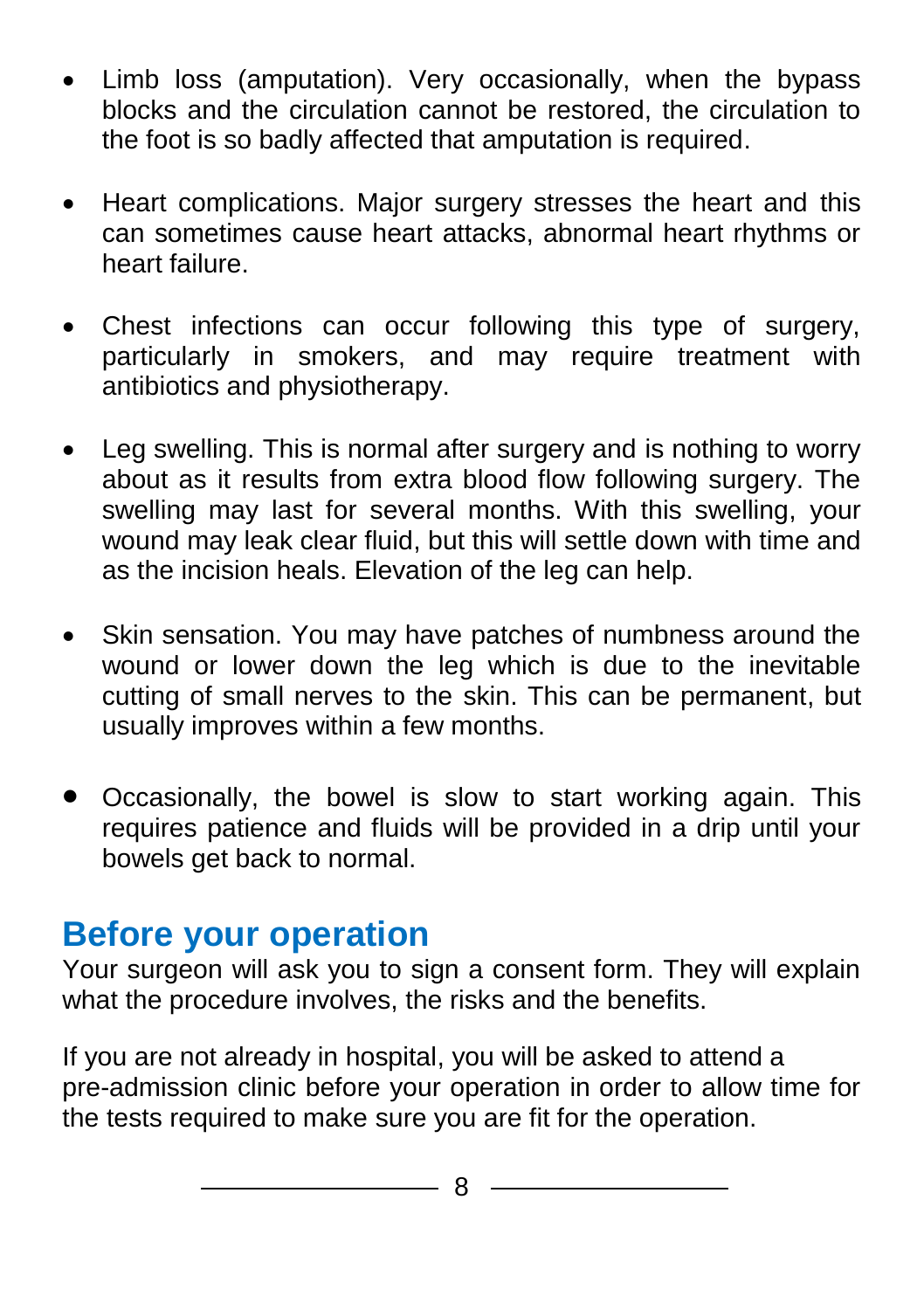These will include blood tests, an electrocardiogram (heart tracing) and an X-ray of the arteries (arteriogram) to find out where the blockages are if it has not already been done.

The preoperative assessment team will assess your medical history, arrange any additional tests that are necessary, and provide you with information about having an anaesthetic. Sometimes, you may need to see one of our consultant anaesthetists before the day of your surgery.

We will review your regular medicines when you come to hospital for your pre-admission appointment. If you are taking any medicines that thin the blood (such as warfarin), then you may need to stop them temporarily before the procedure. You do not need to stop aspirin. You will be given full information on any changes that you need to make to your medicines at the pre-admission clinic – please ask us if you have any questions.

## **What can I do to help myself?**

It is important to prepare yourself well for the operation. There is a lot that you can do to improve your fitness.

#### **Smoking**

If you smoke, you must try hard to give up before your operation. The longer you can give up for, the better.

Continued smoking will cause further damage to your arteries, your graft is more likely to stop working and you are more likely to have complications from your operation. Your vascular specialist nurse or GP practice nurse can advise you about these.

#### **Losing weight**

If you are overweight, some of the risks of the anaesthetic and the operation are increased. Losing weight will reduce these risks.

9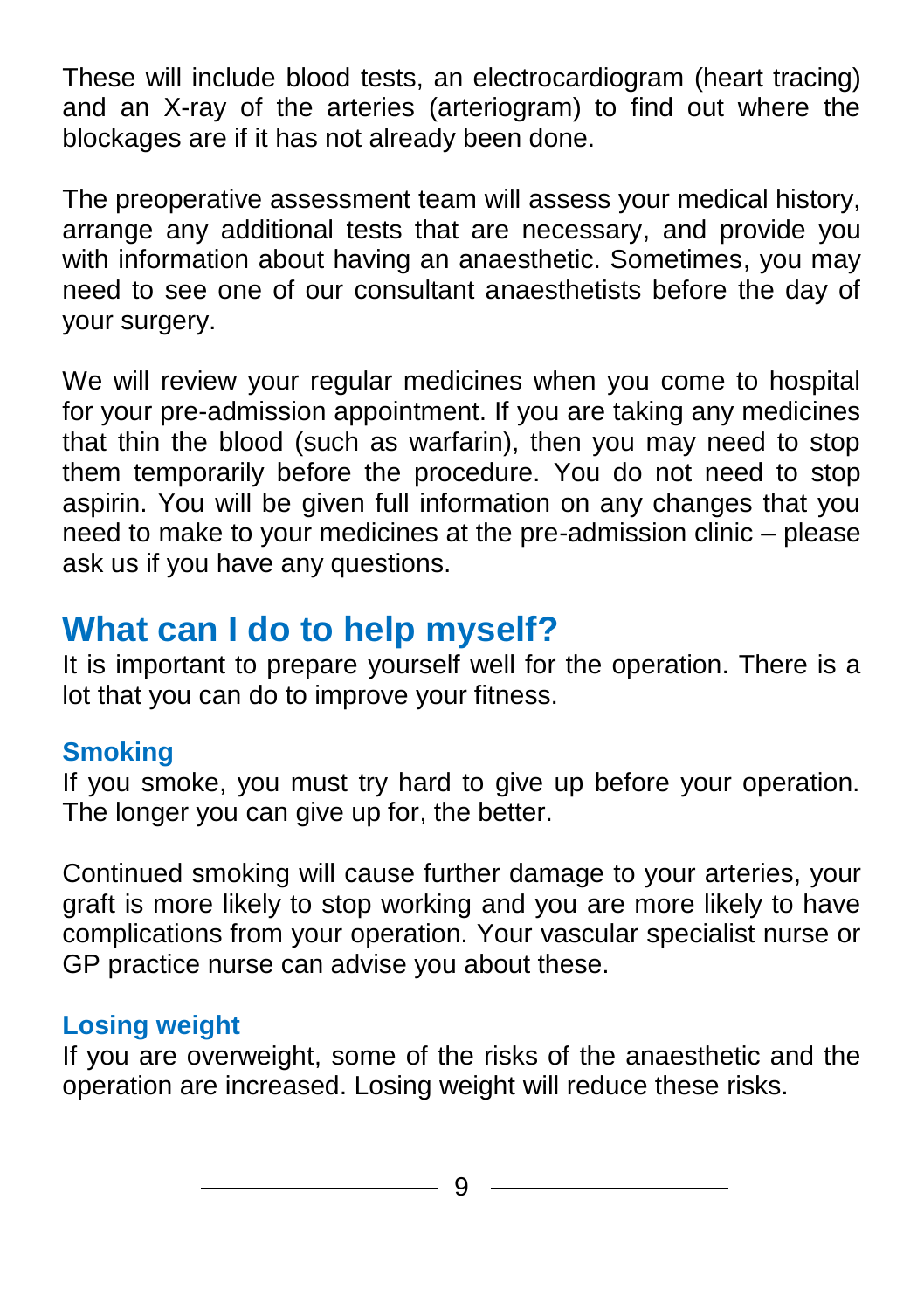You should consider a change to your diet by reducing the amount of fat that you eat. If you require any advice about this, an appointment can be made to see the hospital dietician.

#### **Exercise**

Regular exercise will increase your strength and fitness. There is no need to push yourself – a regular walk at your own pace will boost your stamina.

#### **High blood pressure**

High blood pressure is a known risk factor for vascular disease. It is very important that you have your blood pressure checked regularly, at least every six months. If you have been prescribed medications for high blood pressure, you must make sure that you take it according to the instructions given.

#### **Diabetes**

If you have diabetes, it is important that your blood sugar levels are well controlled.

**High blood cholesterol levels (fatty substance in your blood)** You should eat a healthy, balanced diet and try to reduce any excess weight. It is important to reduce the level of cholesterol in your blood. Your vascular nurse can refer you to a dietician if needed. You may be prescribed medication to help lower your cholesterol level (e.g. a statin) and low-dose aspirin to help prevent blood clots from forming.

# **Coming into hospital**

If you are not already in hospital, you will usually be admitted on the day of surgery. Our vascular ward is ward B3. Please bring with you all the medications that you are currently taking. If you have any questions regarding the operation, please ask the doctors.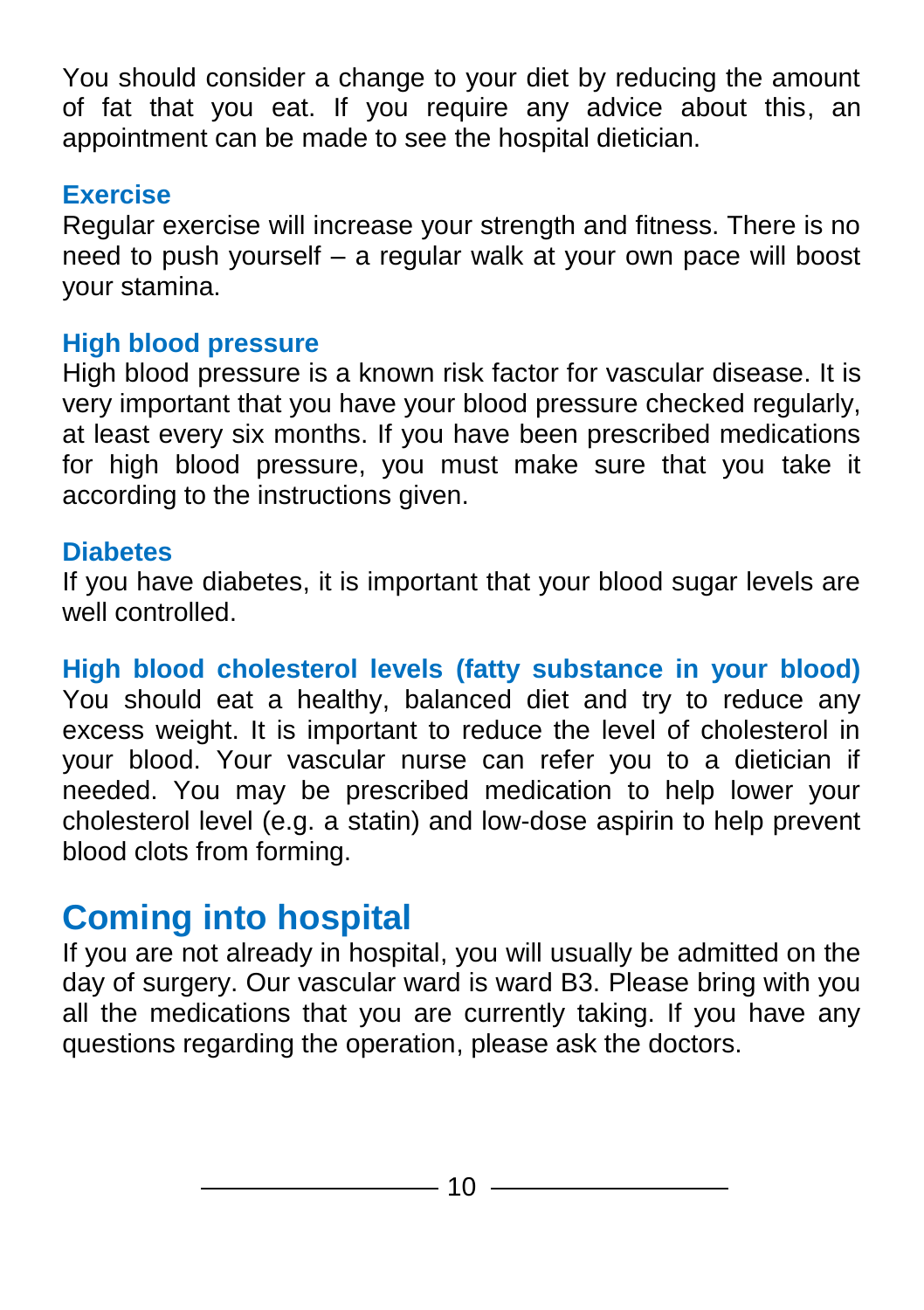On the morning of the operation, you will be asked not to eat for a minimum of six hours before surgery. More detailed instructions will be provided in surgical preassessment. You will be given a theatre gown to wear.

### **The anaesthetic**

You will meet your anaesthetist who will discuss the anaesthetic with you on the morning of surgery. This operation can be done with you asleep (general), or awake. If you are to be awake, you will have an injection placed in your back. This is called a spinal or an epidural. A needle will be inserted into a vein in your arm to administer the anaesthetic. There is often also a second needle placed into an artery in your wrist which allows us to measure your blood pressure accurately.

The type of pain relief you can expect after the surgery will also be explained by your anaesthetist. Usually, you will have simple pain killers, such as paracetamol, with additional strong pain killers, such as morphine as required.

To read more about anaesthetics, visit [www.dgft.nhs.uk/anaesthetics](http://www.dgft.nhs.uk/anaesthetics) or contact our surgical preassessment team (01384 456111 ext. 1849)

# **After the operation**

#### **How will I feel afterwards?**

After spending some time in the recovery area of the theatre, you will return to the Vascular Specialist Care Unit, on ward B3. In this special area of the ward, there are more nurses to look after you and specialist monitoring equipment to ensure you are safe and that any complications are recognised quickly. The nurses will give you pain killers and medicines to prevent sickness.

You will be able to eat and drink straight away after the surgery. We aim to remove drips and tubes as soon as possible.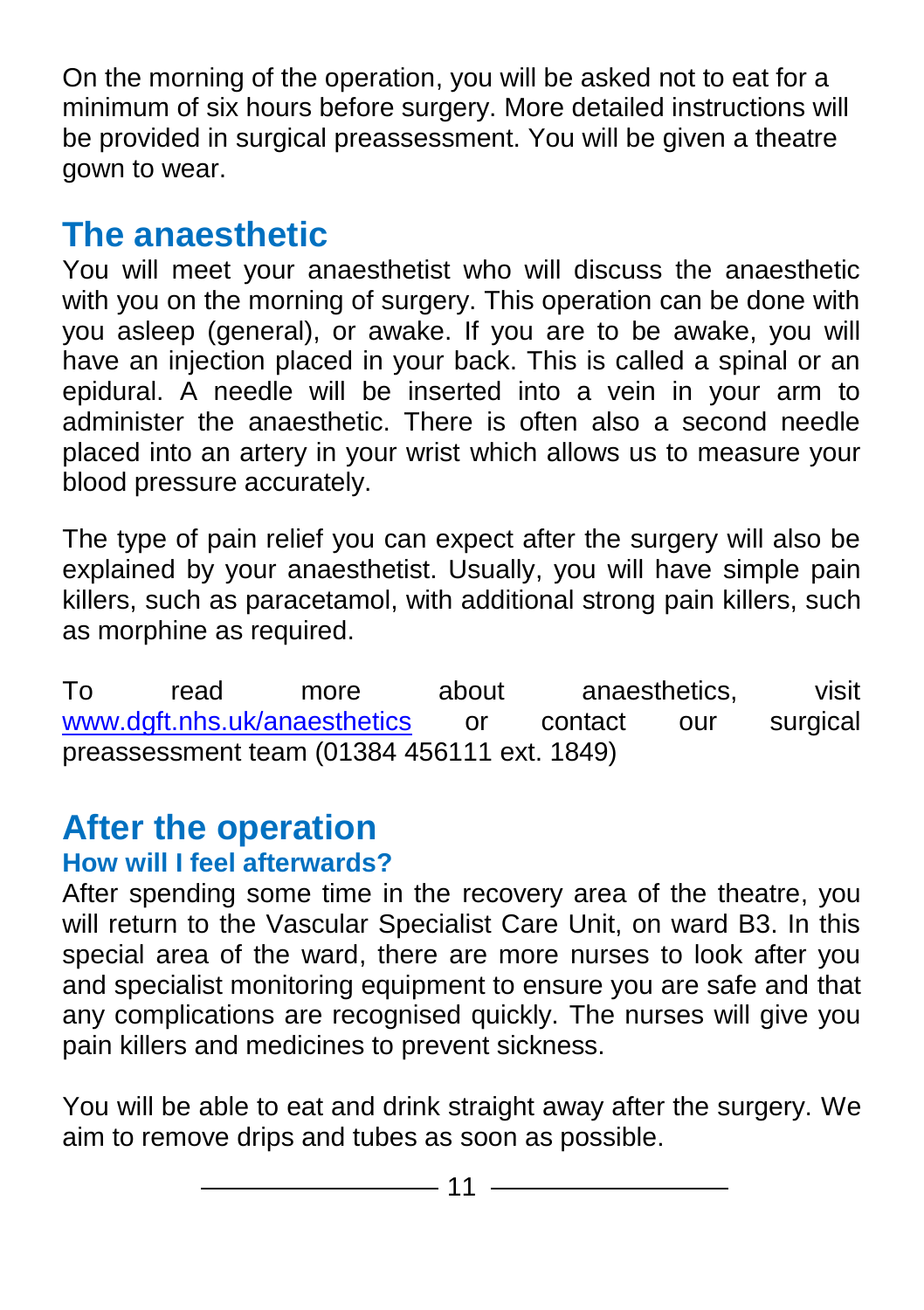The position of the groin wounds will make moving uncomfortable at first. You will be encouraged to get up on the first day after your operation for a short while. The nurses and physiotherapists will assist you with this. You will progress to walking after 48 hours following your operation. This will encourage blood flow, aid the healing of your wound and prevent complications in recovery.

As a safety measure, you will receive injections of a blood-thinning substance to prevent blood clots from forming. When sitting out in a chair, you will be encouraged to elevate your legs. When lying in bed or sitting out, it is advisable to continue leg and deep breathing exercises taught to you by the physiotherapist.

The wound is usually closed with stitches or clips that are removed seven to ten days after the operation, or dissolvable buried sutures that do not need to be removed. You can be discharged with the staples in place and arrangements are made for their removal with either the district nurse or at your GP's surgery. You will be advised as necessary.

It is quite common to feel a bit low after having an operation – this can be caused by a number of factors, such as pain, feeling tired and not sleeping well.

The nurses can help you with this, so please do not hesitate to let them know how you are feeling. It may be as simple as changing your painkillers or having a light sleeping tablet that will make you feel better.

## **Going home**

The timing of discharge varies from patient to patient, depending on their walking ability. Usually your hospital stay is five to seven days. If dissolvable stitches have been used, these do not need to be removed. If your stitches or clips are the types that need removing and this is not done whilst you are still in hospital, your GP practice or district nurse will remove them and check your wound.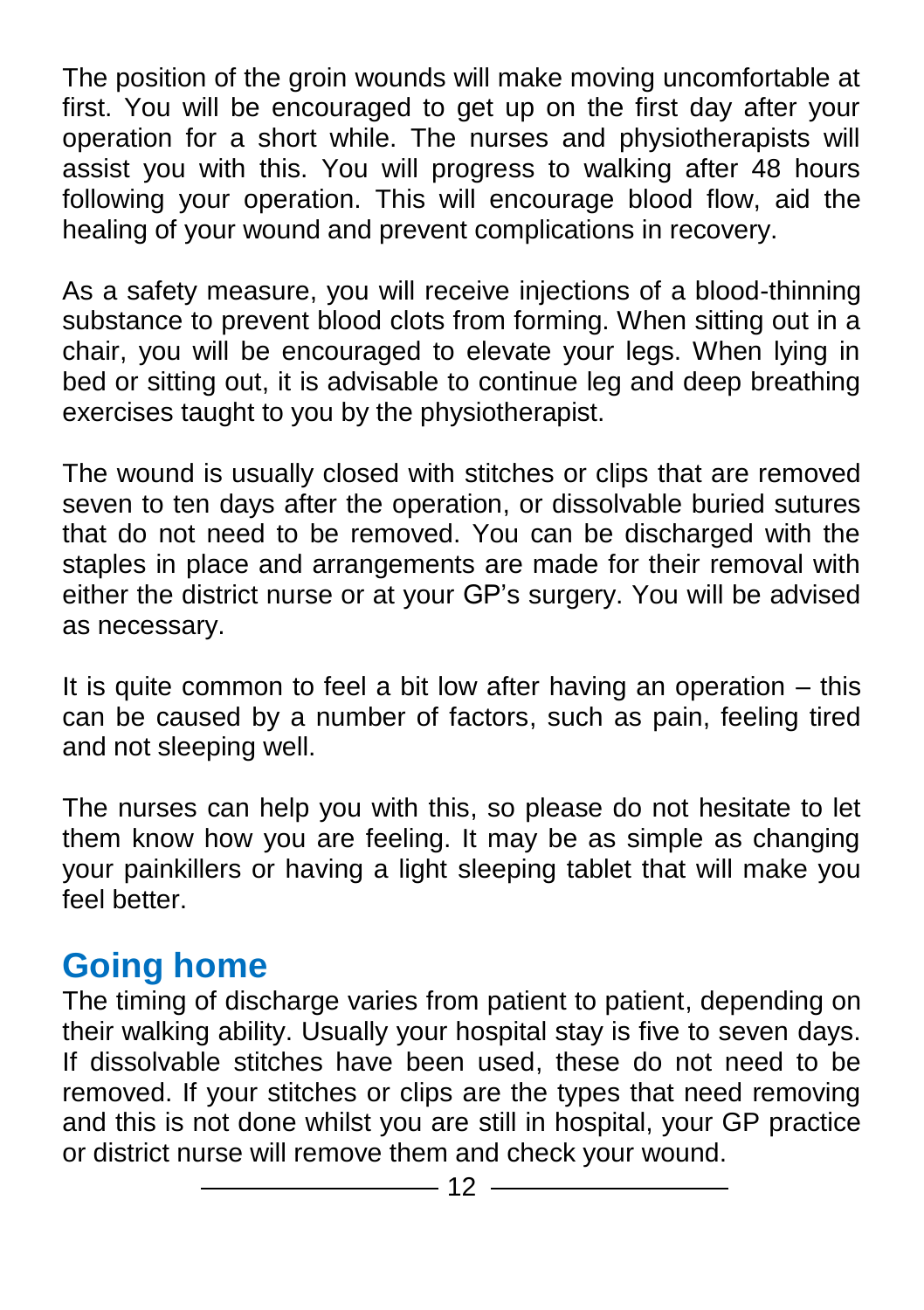You will feel tired for many weeks after the operation, but this should gradually improve as time goes by. Regular exercise, such as a short walk combined with rest is recommended for the first few weeks following surgery, followed by a gradual return to your normal activity.

#### **Driving**

Before resuming driving, you will need to be fully recovered from your surgical procedure. You should be free from the distracting effect of pain or the sedative, or other effects of any pain relief medication you may be taking. You should be comfortable in the driving position and able to safely control your car, including freely performing an emergency stop.

Your insurance company should be informed about your operation. Some companies will not insure drivers for a number of weeks after surgery.

#### **Bathing**

Once your wound is dry, you will be able to have a bath or shower as normal.

#### **Work**

You should be able to return to work within one to three months following your operation. If in doubt, please ask your doctor.

## **What do I do if I feel unwell at home?**

In general, call your GP or the out of hours doctors service. If you develop sudden pain or numbness in the leg that does not get better within a few hours, contact the hospital immediately.

Likewise, if you experience any pain or swelling in your calves, any shortness of breath or pains in your chest, you must seek medical attention.

 $-13 -$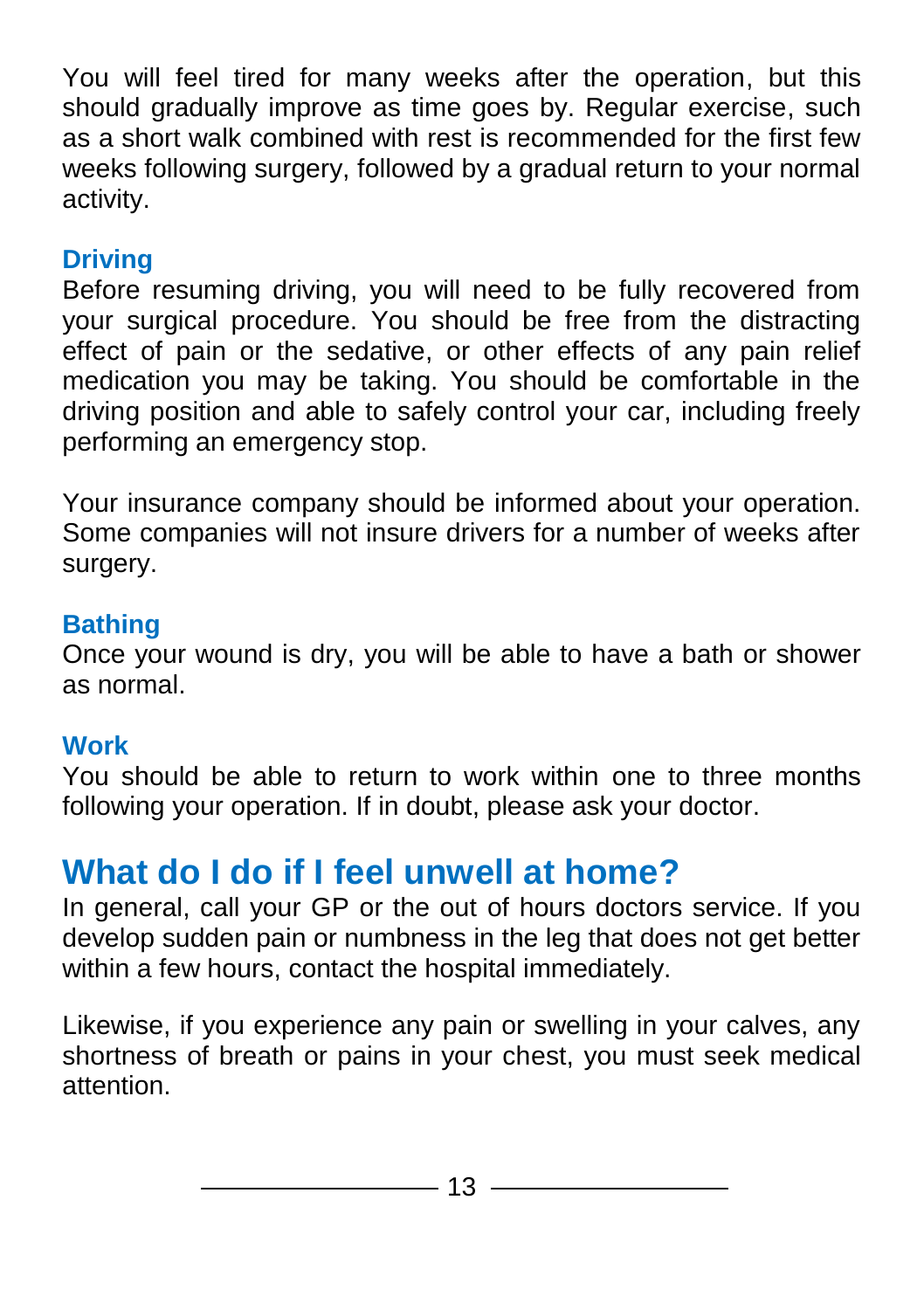## **Will I have to come back to hospital?**

The vascular team may review you six weeks after discharge in the outpatient department to observe your progress, but this is not always necessary if you are completely well. You can contact the vascular team if you have a problem.

### **Finally**

Some of your questions should have been answered by this leaflet, but remember that this is only a starting point for discussion about your treatment with the doctors looking after you. Make sure you are satisfied that you have received enough information about the procedure before you sign the consent form.

### **Useful web addresses**

- [www.dgft.nhs.uk](http://www.dgft.nhs.uk/)
- [www.nhs.uk](http://www.nhs.uk/)
- [www.circulationfoundation.org.uk](http://www.circulationfoundation.org.uk/)
- [www.vascularsociety.org.uk](http://www.vascularsociety.org.uk/)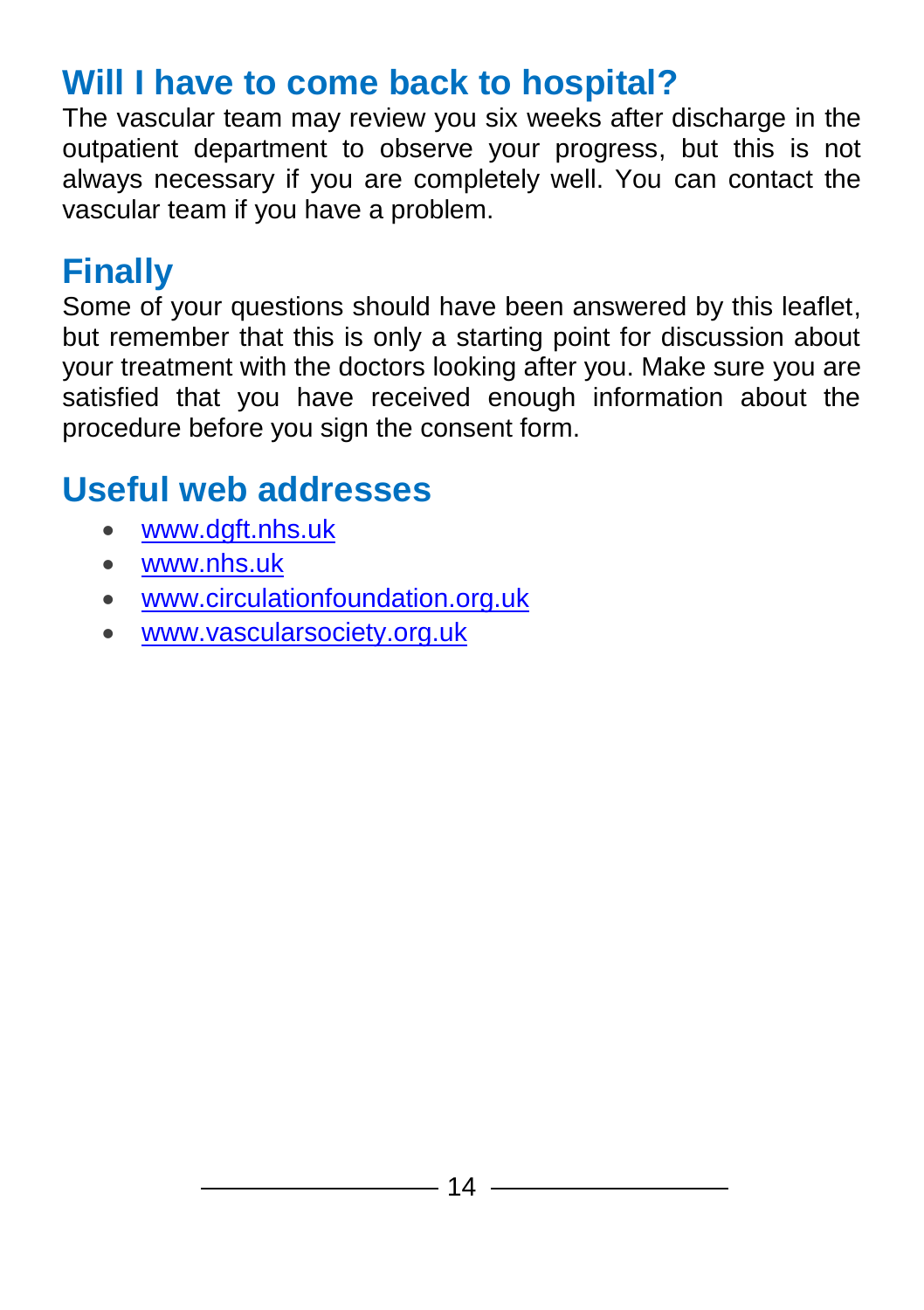# **Further information**

If you have any questions, or if there is anything you do not understand about this leaflet, please contact your Vascular Nurse Specialist or your consultant's secretary:

Russells Hall Hospital, Dudley on 01384 456111

Ward B3, Russells Hal Hospital on 01384 456111 ext. 2717

Walsall Manor Hospital on 01922 721172 ext. 6669/7763

New Cross Hospital, Wolverhampton on 01902 307999

#### **This leaflet can be downloaded or printed from:**

http://dgft.nhs.uk/services-and-wards/vascular-service